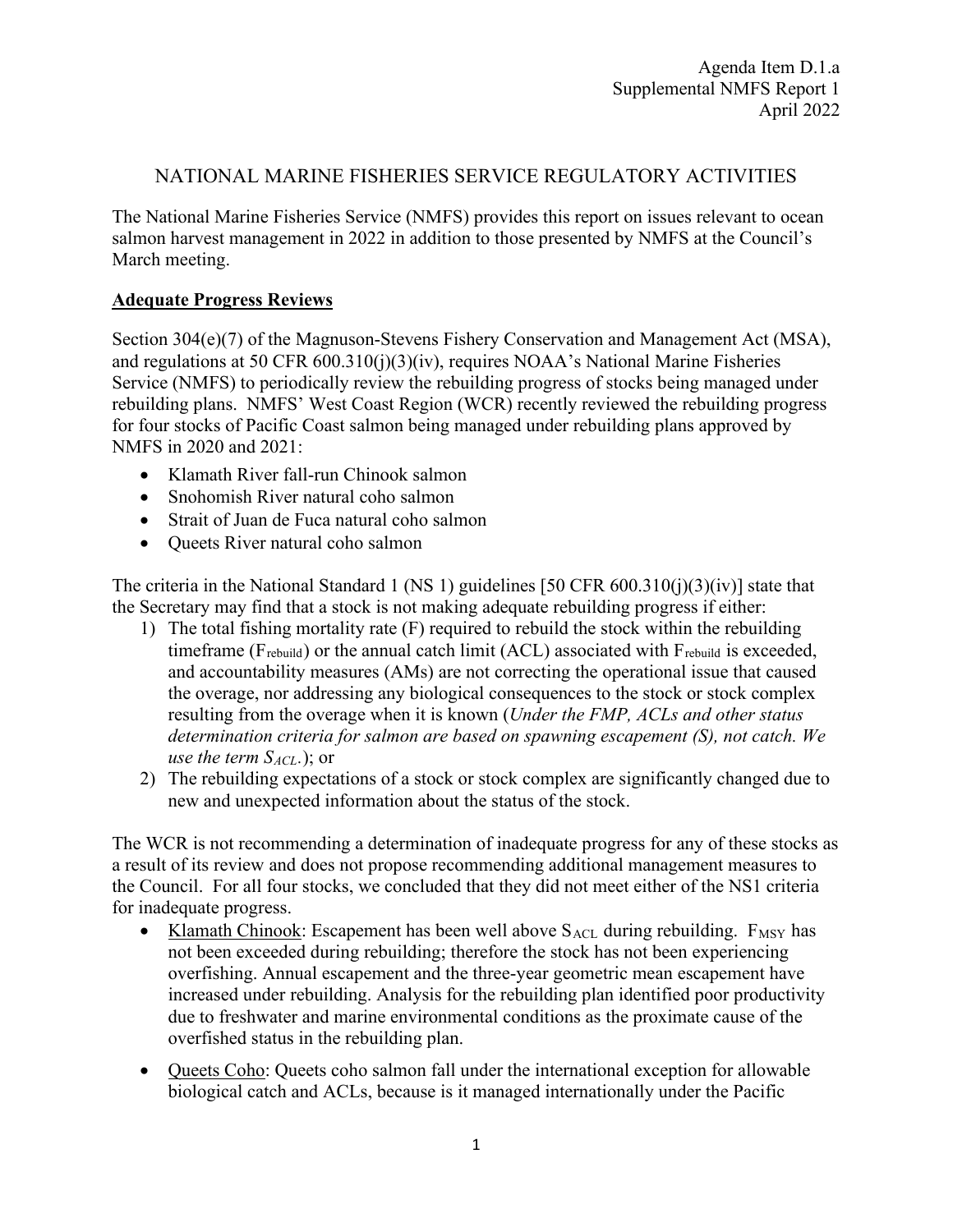Salmon Treaty. Therefore Criterion  $#1$  does not apply with respect to ACLs.  $F_{MSY}$  has not been exceeded during rebuilding; therefore the stock has not been experiencing overfishing. Council-area fisheries have a low impact on Queets coho. The largest fishery impacts on this stock occur in fisheries beyond the Council's, and NMFS' jurisdiction. Analysis for the rebuilding plan identified poor productivity due to freshwater and marine environmental conditions as the proximate cause of the overfished status in the rebuilding plan. Spawning escapement in 2020 was greatly improved over that in 2018 and 2019. Stock forecast for 2022 is the highest since 2013.

- Strait of Juan de Fuca (SJF) coho: Strait of Juan de Fuca coho salmon fall under the international exception for allowable biological catch and ACLs, because is it managed internationally under the Pacific Salmon Treaty. Therefore Criterion #1 does not apply with respect to ACLs.  $F_{MSY}$  has not been exceeded during rebuilding; therefore the stock has not been experiencing overfishing. The largest fishery impacts on this stock occur in fisheries beyond the Council's, and NMFS' jurisdiction. Analysis for the rebuilding plan identified poor productivity due to freshwater and marine environmental conditions as the proximate cause of the overfished status in the rebuilding plan.
- Snohomish coho: In 2020, NMFS determined that the status of Snohomish coho had improved from overfished to not overfished—rebuilding because the three-year geometric mean spawning escapement was above the stock's minimum stock size threshold (MSST), but below  $S_{MSY}$  for the stock (Table III-7 in the Review of 2019 Ocean Salmon Fisheries). In the Council's latest SAFE document, the Review of 2021 Ocean salmon fisheries, the three-year geometric mean spawning escapement remains above MSST, but below  $S_{MSY}$  (Table III-7 in the Review of 2021 Ocean Salmon Fisheries). Snohomish coho salmon fall under the international exception for allowable biological catch and ACLs, because the stock is managed internationally under the Pacific Salmon Treaty. Therefore Criterion #1 does not apply with respect to ACLs.  $F_{MSY}$  has not been exceeded during rebuilding; therefore the stock has not been experiencing overfishing. The largest fishery impacts on this stock occur in fisheries beyond the Council's, and NMFS' jurisdiction. Analysis for the rebuilding plan identified poor productivity due to freshwater and marine environmental conditions as the proximate cause of the overfished status in the rebuilding plan.
- For all four stocks, the rebuilding expectations have not significantly changed due to new and unexpected information about the status of the stock. Therefore, they do not meet Criterion #2.

## **Reinitiation of ESA Consultation on California Coastal Chinook**

Re-initiation of consultation under the Endangered Species Act is required "…where discretionary Federal agency involvement or control over the action has been retained or is authorized by law and: (1) *If the amount or extent of taking specified in the incidental take statement is exceeded*; (2) If new information reveals effects of the agency action that may affect listed species or critical habitat in a manner or to an extent not previously considered; (3) If the identified action is subsequently modified in a manner that causes an effect to the listed species